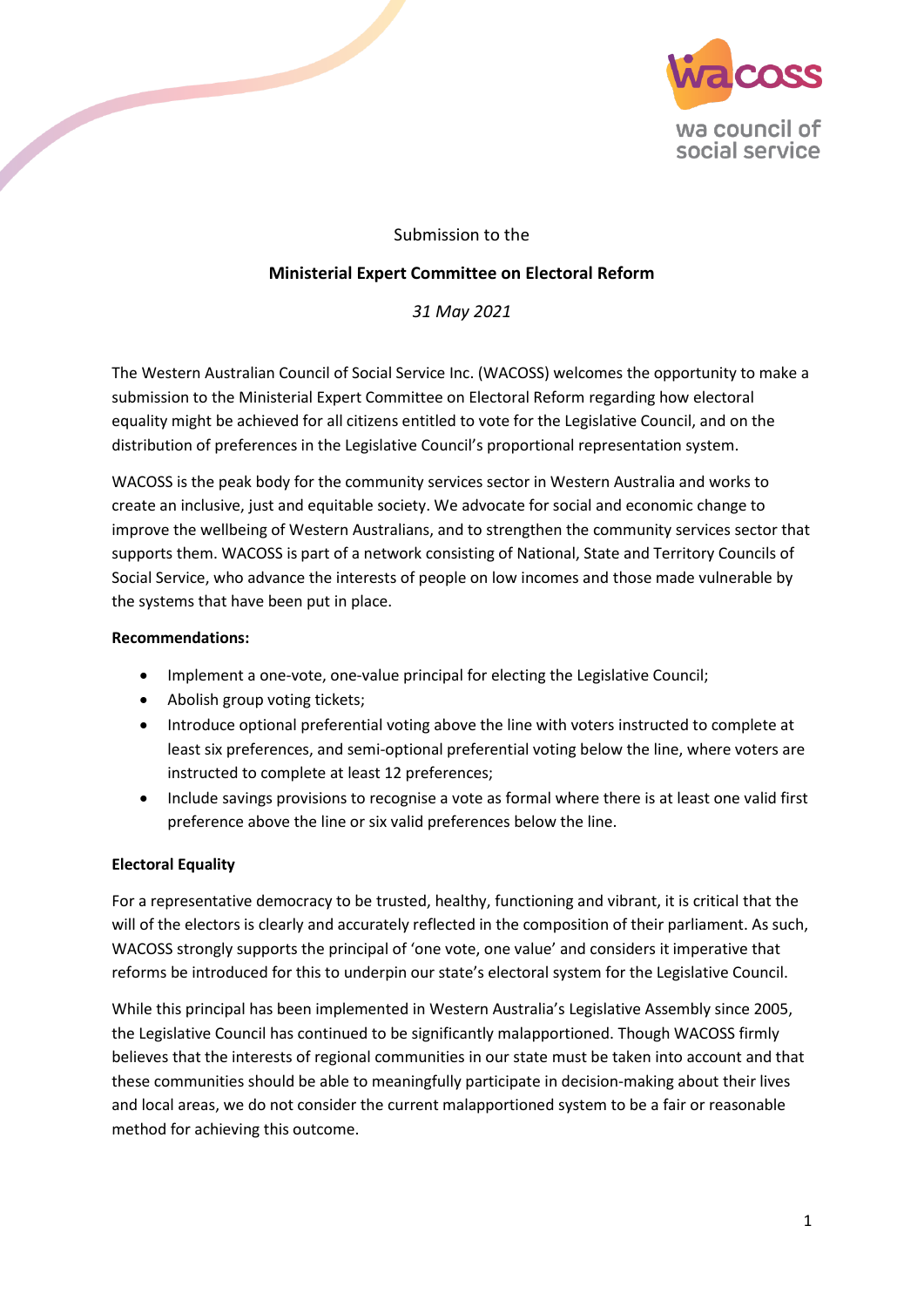Even if, in fact, the justification for the present system is taken to be enhanced representation for regional electors, it is a demonstrable failure by creating significant voting weight inequity amongst regional areas. As noted in the Expert Committee's Discussion Paper, due to changes in population size, the voting weight of electors in the Mining and Pastoral now far outstrips even that of voters in the Agricultural region and particularly those in the South-West. There is no clear or persuasive rationale, on democratic grounds or otherwise, as to why the voting weight of electors in that region should be so drastically greater than that of electors in any other region, be they metropolitan or non-metropolitan.

A whole-of-state electorate model is unquestionably the method that best achieves absolute parity in voting weight between electors. WACOSS recognises, however, that for a state as geographically vast as Western Australia, a region-based system may be preferred in order to better ensure regional voices are represented in the Legislative Council. Though a region-based system does not necessarily require that candidates live locally within the region they wish to represent, political parties may be more inclined to pre-select candidates from those regions.

Should a region-based system be maintained in some form, it is critical that the Western Australian Electoral Commission is able to adjust them in whatever form is necessary to ensure as close to 'onevote, one value' is achieved as possible, including merging, abolishing or creating new regions as required. The boundaries and existence of regions must be principally defined by maintaining comparable population sizes, in order for every elector's vote to be of as close to equal weight as can be achieved in a region-based system.

WACOSS notes that defining electoral regions on grounds that include land usage patterns as in the current legislation is an anachronistic absurdity that does not properly reflect the importance of the Legislative Council as representative of the *people* of Western Australia, rather than the industries that may happen to dominate in their area at any point in time.

### **Distribution of Preferences**

WACOSS strongly recommends the abolition of group voting tickets in Western Australia. The 2021 WA State Election readily made apparent the perverse outcomes that can be generated by the group voting tickets system, whereby candidates are elected to represent regions only as the result of byzantine preference deals to which most electors are oblivious.

Group voting tickets place the power of preferencing very much in the hands of political parties and those able to game preference arrangements, taking it away from electors. The barrier for electors to be able to properly scrutinise the various published distributions of preferences is significant, meaning that the vast majority who vote above the line are not informed about where their preferences may end up, with that final recipient not one they would have necessarily chosen themselves. Political parties regularly enter into preference arrangements that will result the best electoral outcome for themselves rather than based on any kind of shared policies or ideologies.

This is an inevitability of the group voting ticket system, but means that an elector who has voted above the line may find that they have granted a higher preference than they would have otherwise to a party that is diametrically opposed to their beliefs and views. The composition of a Legislative Council that this results in cannot be accurately said to reflect the will of the Western Australian public.